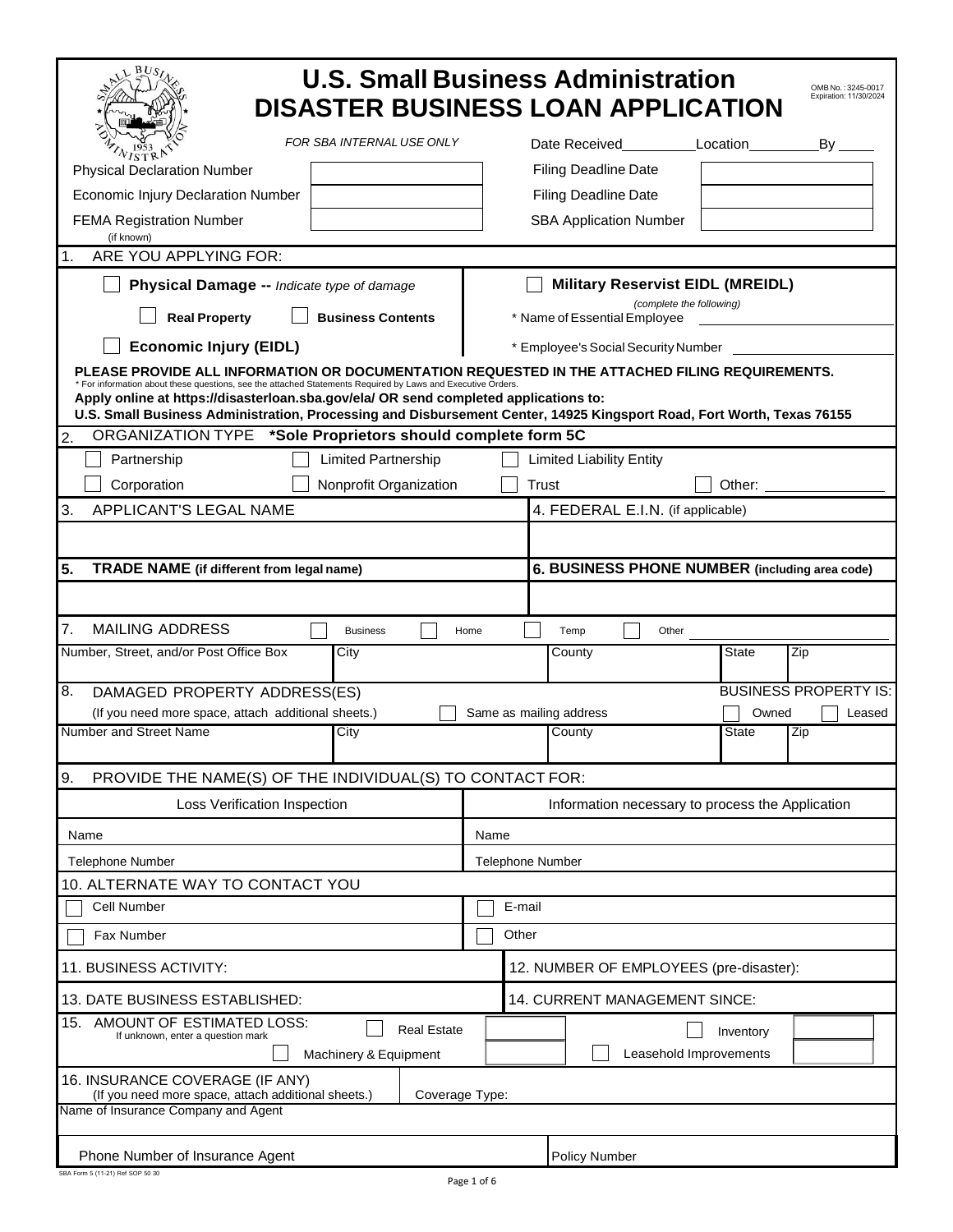| 17. OWNERS                                                                                                                                                                                                                                                                                                                                                                                                                                                                                                                                                                                                                                                                                                                                                                                                                                                                                                                                                                                                                                                                                                                                                                                                                                                                                                                                                                                                                                                                                                                                                                                                                                                                                                                                                                                                                                                                                                                                                                                                                                                                                                                                                                                                                                                                                                                                                                                                                                                                                                                                                                                                                                                                                                                                                                                                                                                                                                                                                                           | (Individuals and businesses.)<br>(If you need more space attach additional sheets.) |                                                                                           |              | Complete for each: 1) proprietor, or 2) limited partner who owns 20% or more interest and each<br>general partner, or 3) stockholder or entity owning 20% or more voting stock. |                  |                                  |              |                                |
|--------------------------------------------------------------------------------------------------------------------------------------------------------------------------------------------------------------------------------------------------------------------------------------------------------------------------------------------------------------------------------------------------------------------------------------------------------------------------------------------------------------------------------------------------------------------------------------------------------------------------------------------------------------------------------------------------------------------------------------------------------------------------------------------------------------------------------------------------------------------------------------------------------------------------------------------------------------------------------------------------------------------------------------------------------------------------------------------------------------------------------------------------------------------------------------------------------------------------------------------------------------------------------------------------------------------------------------------------------------------------------------------------------------------------------------------------------------------------------------------------------------------------------------------------------------------------------------------------------------------------------------------------------------------------------------------------------------------------------------------------------------------------------------------------------------------------------------------------------------------------------------------------------------------------------------------------------------------------------------------------------------------------------------------------------------------------------------------------------------------------------------------------------------------------------------------------------------------------------------------------------------------------------------------------------------------------------------------------------------------------------------------------------------------------------------------------------------------------------------------------------------------------------------------------------------------------------------------------------------------------------------------------------------------------------------------------------------------------------------------------------------------------------------------------------------------------------------------------------------------------------------------------------------------------------------------------------------------------------------|-------------------------------------------------------------------------------------|-------------------------------------------------------------------------------------------|--------------|---------------------------------------------------------------------------------------------------------------------------------------------------------------------------------|------------------|----------------------------------|--------------|--------------------------------|
| Legal Name                                                                                                                                                                                                                                                                                                                                                                                                                                                                                                                                                                                                                                                                                                                                                                                                                                                                                                                                                                                                                                                                                                                                                                                                                                                                                                                                                                                                                                                                                                                                                                                                                                                                                                                                                                                                                                                                                                                                                                                                                                                                                                                                                                                                                                                                                                                                                                                                                                                                                                                                                                                                                                                                                                                                                                                                                                                                                                                                                                           |                                                                                     |                                                                                           |              | Title/Office                                                                                                                                                                    |                  | % Owned   E-mail Address         |              |                                |
| SSN/EIN*                                                                                                                                                                                                                                                                                                                                                                                                                                                                                                                                                                                                                                                                                                                                                                                                                                                                                                                                                                                                                                                                                                                                                                                                                                                                                                                                                                                                                                                                                                                                                                                                                                                                                                                                                                                                                                                                                                                                                                                                                                                                                                                                                                                                                                                                                                                                                                                                                                                                                                                                                                                                                                                                                                                                                                                                                                                                                                                                                                             | <b>Marital Status</b>                                                               | Date of Birth*                                                                            |              | Place of Birth*                                                                                                                                                                 |                  | Telephone Number (area code)     |              | <b>US Citizen</b><br>Yes<br>No |
| <b>Mailing Address</b>                                                                                                                                                                                                                                                                                                                                                                                                                                                                                                                                                                                                                                                                                                                                                                                                                                                                                                                                                                                                                                                                                                                                                                                                                                                                                                                                                                                                                                                                                                                                                                                                                                                                                                                                                                                                                                                                                                                                                                                                                                                                                                                                                                                                                                                                                                                                                                                                                                                                                                                                                                                                                                                                                                                                                                                                                                                                                                                                                               |                                                                                     |                                                                                           |              | City                                                                                                                                                                            |                  |                                  | <b>State</b> | Zip                            |
| Legal Name                                                                                                                                                                                                                                                                                                                                                                                                                                                                                                                                                                                                                                                                                                                                                                                                                                                                                                                                                                                                                                                                                                                                                                                                                                                                                                                                                                                                                                                                                                                                                                                                                                                                                                                                                                                                                                                                                                                                                                                                                                                                                                                                                                                                                                                                                                                                                                                                                                                                                                                                                                                                                                                                                                                                                                                                                                                                                                                                                                           |                                                                                     |                                                                                           |              | Title/Office                                                                                                                                                                    | % Owned          | E-mail Address                   |              |                                |
| SSN/EIN*                                                                                                                                                                                                                                                                                                                                                                                                                                                                                                                                                                                                                                                                                                                                                                                                                                                                                                                                                                                                                                                                                                                                                                                                                                                                                                                                                                                                                                                                                                                                                                                                                                                                                                                                                                                                                                                                                                                                                                                                                                                                                                                                                                                                                                                                                                                                                                                                                                                                                                                                                                                                                                                                                                                                                                                                                                                                                                                                                                             | <b>Marital Status</b>                                                               | Date of Birth*                                                                            |              | Place of Birth*                                                                                                                                                                 |                  | Telephone Number (area code)     |              | <b>US Citizen</b><br>Yes<br>No |
| <b>Mailing Address</b>                                                                                                                                                                                                                                                                                                                                                                                                                                                                                                                                                                                                                                                                                                                                                                                                                                                                                                                                                                                                                                                                                                                                                                                                                                                                                                                                                                                                                                                                                                                                                                                                                                                                                                                                                                                                                                                                                                                                                                                                                                                                                                                                                                                                                                                                                                                                                                                                                                                                                                                                                                                                                                                                                                                                                                                                                                                                                                                                                               |                                                                                     |                                                                                           |              | City                                                                                                                                                                            |                  |                                  | State        | Zip                            |
| * For information about these questions, see the attached Statements Required by Laws and Executive Orders.                                                                                                                                                                                                                                                                                                                                                                                                                                                                                                                                                                                                                                                                                                                                                                                                                                                                                                                                                                                                                                                                                                                                                                                                                                                                                                                                                                                                                                                                                                                                                                                                                                                                                                                                                                                                                                                                                                                                                                                                                                                                                                                                                                                                                                                                                                                                                                                                                                                                                                                                                                                                                                                                                                                                                                                                                                                                          |                                                                                     |                                                                                           |              |                                                                                                                                                                                 |                  |                                  |              |                                |
| <b>Business Entity Owner</b><br>Name                                                                                                                                                                                                                                                                                                                                                                                                                                                                                                                                                                                                                                                                                                                                                                                                                                                                                                                                                                                                                                                                                                                                                                                                                                                                                                                                                                                                                                                                                                                                                                                                                                                                                                                                                                                                                                                                                                                                                                                                                                                                                                                                                                                                                                                                                                                                                                                                                                                                                                                                                                                                                                                                                                                                                                                                                                                                                                                                                 |                                                                                     |                                                                                           | EIN          |                                                                                                                                                                                 | Type of Business |                                  |              | % Ownership                    |
| <b>Mailing Address</b>                                                                                                                                                                                                                                                                                                                                                                                                                                                                                                                                                                                                                                                                                                                                                                                                                                                                                                                                                                                                                                                                                                                                                                                                                                                                                                                                                                                                                                                                                                                                                                                                                                                                                                                                                                                                                                                                                                                                                                                                                                                                                                                                                                                                                                                                                                                                                                                                                                                                                                                                                                                                                                                                                                                                                                                                                                                                                                                                                               |                                                                                     |                                                                                           | City         |                                                                                                                                                                                 |                  | <b>State</b>                     |              | <b>Zip Code</b>                |
| E-mail Address                                                                                                                                                                                                                                                                                                                                                                                                                                                                                                                                                                                                                                                                                                                                                                                                                                                                                                                                                                                                                                                                                                                                                                                                                                                                                                                                                                                                                                                                                                                                                                                                                                                                                                                                                                                                                                                                                                                                                                                                                                                                                                                                                                                                                                                                                                                                                                                                                                                                                                                                                                                                                                                                                                                                                                                                                                                                                                                                                                       |                                                                                     |                                                                                           |              |                                                                                                                                                                                 | Phone            |                                  |              |                                |
| 18. For the applicant business and each owner listed in item 17, please respond to the following questions, providing dates and details on any question answered YES (Attach an additional sheet for detailed responses).                                                                                                                                                                                                                                                                                                                                                                                                                                                                                                                                                                                                                                                                                                                                                                                                                                                                                                                                                                                                                                                                                                                                                                                                                                                                                                                                                                                                                                                                                                                                                                                                                                                                                                                                                                                                                                                                                                                                                                                                                                                                                                                                                                                                                                                                                                                                                                                                                                                                                                                                                                                                                                                                                                                                                            |                                                                                     |                                                                                           |              |                                                                                                                                                                                 |                  |                                  |              |                                |
| a. Has the business or a listed owner filed bankruptcy in the past 2 years?<br>Yes<br>No<br>Does the business or a listed owner have any outstanding judgments, tax liens, or pending lawsuits against them?<br>Yes<br>No<br>b.<br>In the past year, has the business or a listed owner been convicted of a criminal offense committed during and in<br>c.<br>connection with a riot or civil disorder or other declared disaster, or ever been engaged in the production or distribution of any<br>Yes<br>No<br>d. Has the business or a listed owner ever had or guaranteed a Federal loan or a Federally guaranteed loan?<br>Yes<br>No<br>Is the business or a listed owner delinguent on any Federal taxes, direct or guaranteed Federal loans (SBA, FHA, VA,<br>е.<br>student, etc.), Federal contracts, Federal grants, or any child support payments?<br>Yes<br>No<br>Does any owner, owner's spouse, or household member work for SBA or serve as a member of SBA's SCORE, ACE, or<br>Yes<br>No<br>g. Is the applicant or any listed owner currently suspended or debarred from contracting with the Federal government or receiving<br>Yes<br>No<br>19. Regarding you or any joint applicant listed in Item 17:<br>a) are you presently subject to an indictment, criminal information, arraignment, or other means by which formal criminal charges are brought in<br>any jurisdiction; b) have you been arrested in the past six months for any criminal offense; c) for any criminal offense - other than a minor vehicle<br>violation - have you ever: 1) been convicted, 2) plead guilty, 3) plead nolo contendere, 4) been placed on pretrial diversion, or 5) been placed on<br>any form of parole or probation (including probation before judgement)?<br>If yes, Name:<br>No.<br>Yes<br>20. PHYSICAL DAMAGE LOANS ONLY. If your application is approved, you may be eligible for additional funds to cover the cost of mitigating<br>measures (real property improvements or devices to minimize or protect against future damage from the same type of disaster event). It is not<br>necessary for you to submit the description and cost estimates with the application. SBA must approve the mitigating measures before any loan                                                                                                                                                                                                                                                                                                                                                                                                                                                                                                                                                                                                                                                                                                                                |                                                                                     |                                                                                           |              |                                                                                                                                                                                 |                  |                                  |              |                                |
| increase.<br>I am not interested in learning more about how to increase my loan amount for mitigation measures.<br>21. If anyone assisted you in completing this application, whether you pay a fee for this service or not, that person must print and sign their name<br>in the space below.                                                                                                                                                                                                                                                                                                                                                                                                                                                                                                                                                                                                                                                                                                                                                                                                                                                                                                                                                                                                                                                                                                                                                                                                                                                                                                                                                                                                                                                                                                                                                                                                                                                                                                                                                                                                                                                                                                                                                                                                                                                                                                                                                                                                                                                                                                                                                                                                                                                                                                                                                                                                                                                                                       |                                                                                     |                                                                                           |              |                                                                                                                                                                                 |                  |                                  |              |                                |
|                                                                                                                                                                                                                                                                                                                                                                                                                                                                                                                                                                                                                                                                                                                                                                                                                                                                                                                                                                                                                                                                                                                                                                                                                                                                                                                                                                                                                                                                                                                                                                                                                                                                                                                                                                                                                                                                                                                                                                                                                                                                                                                                                                                                                                                                                                                                                                                                                                                                                                                                                                                                                                                                                                                                                                                                                                                                                                                                                                                      |                                                                                     | Name and Address of Representative (please include the individual name and their company) |              |                                                                                                                                                                                 |                  |                                  |              |                                |
|                                                                                                                                                                                                                                                                                                                                                                                                                                                                                                                                                                                                                                                                                                                                                                                                                                                                                                                                                                                                                                                                                                                                                                                                                                                                                                                                                                                                                                                                                                                                                                                                                                                                                                                                                                                                                                                                                                                                                                                                                                                                                                                                                                                                                                                                                                                                                                                                                                                                                                                                                                                                                                                                                                                                                                                                                                                                                                                                                                                      |                                                                                     | (Signature of Individual)                                                                 |              |                                                                                                                                                                                 |                  | (Print Individual Name)          |              |                                |
|                                                                                                                                                                                                                                                                                                                                                                                                                                                                                                                                                                                                                                                                                                                                                                                                                                                                                                                                                                                                                                                                                                                                                                                                                                                                                                                                                                                                                                                                                                                                                                                                                                                                                                                                                                                                                                                                                                                                                                                                                                                                                                                                                                                                                                                                                                                                                                                                                                                                                                                                                                                                                                                                                                                                                                                                                                                                                                                                                                                      | (Name of Company)                                                                   |                                                                                           |              |                                                                                                                                                                                 |                  | Phone Number (include Area Code) |              |                                |
| Fee Charged or Agreed Upon<br>Street Address, City, State, Zip<br>Unless the NO box is checked, I give permission for SBA to discuss any portion of this application with the representative listed above. NO<br><b>AGREEMENTS AND CERTIFICATIONS</b>                                                                                                                                                                                                                                                                                                                                                                                                                                                                                                                                                                                                                                                                                                                                                                                                                                                                                                                                                                                                                                                                                                                                                                                                                                                                                                                                                                                                                                                                                                                                                                                                                                                                                                                                                                                                                                                                                                                                                                                                                                                                                                                                                                                                                                                                                                                                                                                                                                                                                                                                                                                                                                                                                                                                |                                                                                     |                                                                                           |              |                                                                                                                                                                                 |                  |                                  |              |                                |
| On behalf of the undersigned individually and for the applicant business:<br>I/We authorize my/our insurance company, bank, financial institution, or other creditors to release to SBA all records and information necessary to process this application.<br>If my/our loan is approved, additional information may be required prior to loan closing. I/We will be advised in writing what information will be required to obtain my/our loan funds.<br>I/We hereby authorize the SBA to verify my/our past and present employment information and salary history as needed to process and service a disaster loan.<br>I/We authorize SBA, as required by the Privacy Act, to release any information collected in connection with this application to Federal, state, local, tribal or nonprofit organizations (e.g. Red Cross<br>Salvation Army, Mennonite Disaster Services, SBA Resource Partners) for the purpose of assisting me with my/our SBA application, evaluating eligibility for additional assistance, or notifying me of<br>the availability of such assistance.<br>I/We will not exclude from participating in or deny the benefits of, or otherwise subject to discrimination under any program or activity for which I/we receive Federal financial assistance from<br>SBA, any person on grounds of age, color, handicap, marital status, national origin, race, religion, or sex.<br>I/We will report to the SBA Office of the Inspector General, Washington, DC 20416, any Federal employee who offers, in return for compensation of any kind, to help get this loan approved. I/We<br>have not paid anyone connected with the Federal government for help in getting this loan.<br>CERTIFICATION AS TO TRUTHFUL INFORMATION: By signing this application, you certify that all information in your application and submitted with your application is true and correct to the best<br>of your knowledge, and that you will submit truthful information in the future.<br>WARNING: Whoever wrongfully misapplies the proceeds of an SBA disaster loan shall be civilly liable to the Administrator in an amount equal to one-and-one half times the original principal<br>amount of the loan under 15 U.S.C. 636(b). In addition, any false statement or misrepresentation to SBA may result in criminal, civil or administrative sanctions including, but not limited to: 1)<br>fines and imprisonment, or both, under 15 U.S.C. 645, 18 U.S.C. 1001, 18 U.S.C. 1014, 18 U.S.C. 1040, 18 U.S.C. 3571, and any other applicable laws; 2) treble damages and civil penalties under the<br>False Claims Act, 31 U.S.C. 3729; 3) double damages and civil penalties under the Program Fraud Civil Remedies Act, 31 U.S.C. 3802; and 4) suspension and/or debarment from all Federal<br>procurement and non-procurement transactions. Statutory fines may increase if amended by the Federal Civil Penalties Inflation Adjustment Act Improvements Act of 2015. |                                                                                     |                                                                                           |              |                                                                                                                                                                                 |                  |                                  |              |                                |
| <b>SIGNATURE</b>                                                                                                                                                                                                                                                                                                                                                                                                                                                                                                                                                                                                                                                                                                                                                                                                                                                                                                                                                                                                                                                                                                                                                                                                                                                                                                                                                                                                                                                                                                                                                                                                                                                                                                                                                                                                                                                                                                                                                                                                                                                                                                                                                                                                                                                                                                                                                                                                                                                                                                                                                                                                                                                                                                                                                                                                                                                                                                                                                                     | 21 GHT 111 1110                                                                     |                                                                                           | <b>TITLE</b> |                                                                                                                                                                                 |                  | <b>DATE</b>                      |              |                                |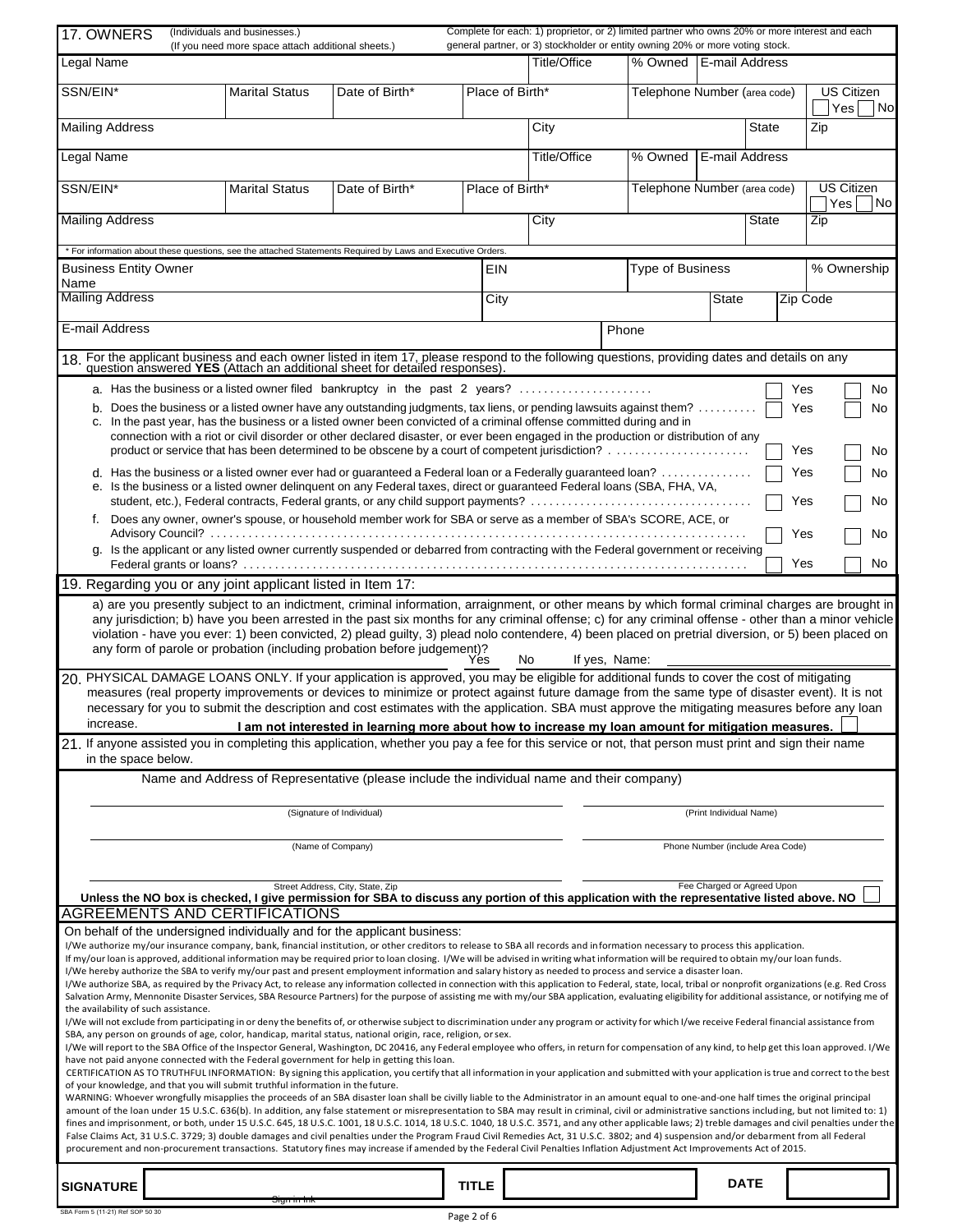| 22. Veteran/Gender/Race/Ethnicity Data is collected for program reporting only. Disclosure is voluntary and has no bearing on the loan decision. |                                                                                                                                                          |                          |                        |  |  |  |
|--------------------------------------------------------------------------------------------------------------------------------------------------|----------------------------------------------------------------------------------------------------------------------------------------------------------|--------------------------|------------------------|--|--|--|
|                                                                                                                                                  | <b>Choose all that Apply</b>                                                                                                                             | <b>Primary Applicant</b> | <b>Joint Applicant</b> |  |  |  |
| Veteran                                                                                                                                          | 1= Non-Veteran; 2= Veteran; 3= Service-Disabled Veteran; 4= Spouse of Veteran                                                                            |                          |                        |  |  |  |
| Gender                                                                                                                                           | M= Male; F= Female; O= Other                                                                                                                             |                          |                        |  |  |  |
| Race                                                                                                                                             | 1= American Indian or Alaska Native; 2= Asian; 3= Black or African American; 4= Native<br>Hawaiian or Pacific Islander; 5= White (Select all that apply) |                          |                        |  |  |  |
| Ethnicity                                                                                                                                        | H= Hispanic or Latino; N= Not Hispanic or Latino                                                                                                         |                          |                        |  |  |  |
|                                                                                                                                                  | 23. ADDITIONAL INFORMATION<br>Please refer to Section and Title                                                                                          |                          |                        |  |  |  |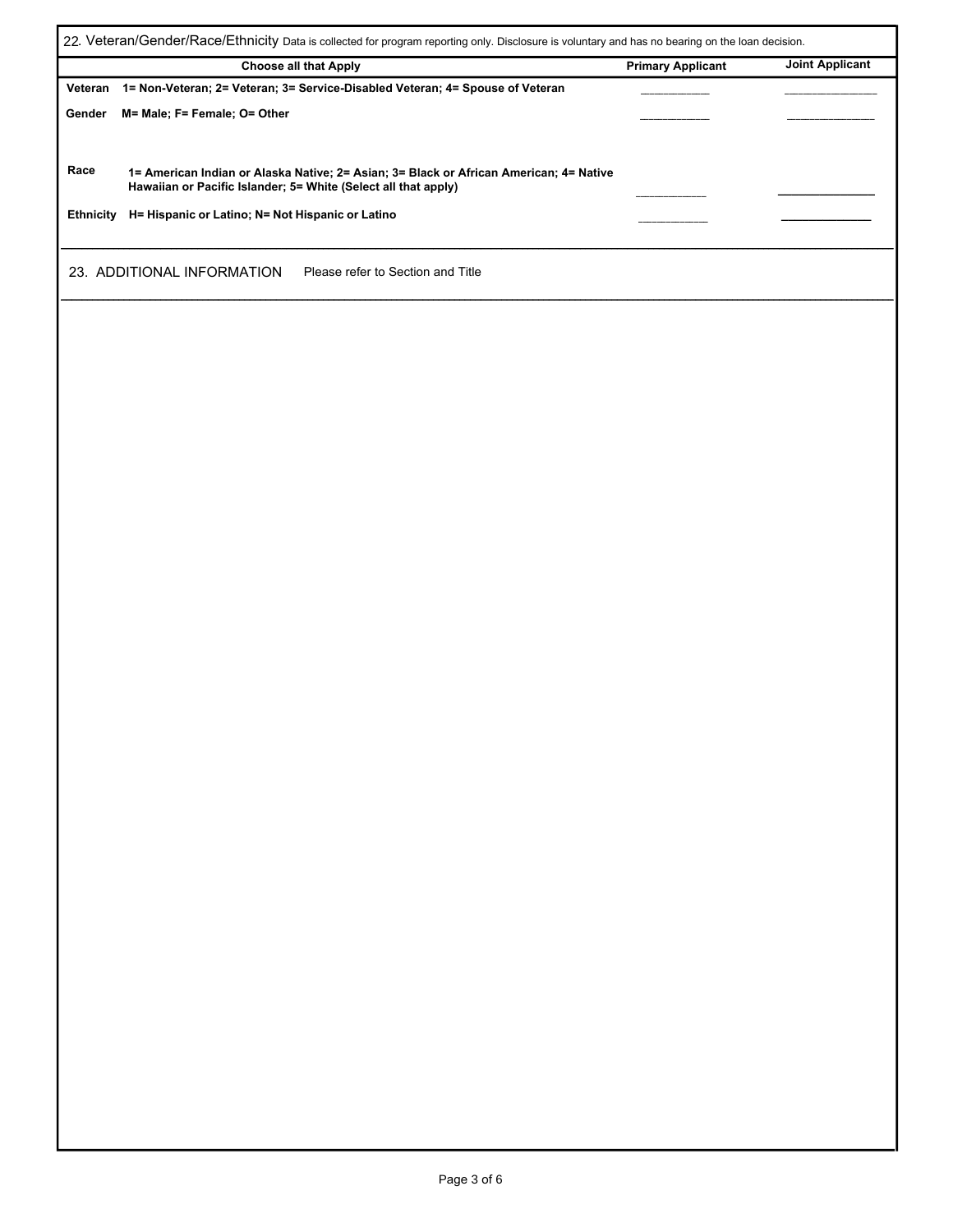## **U. S. Small Business Administration DISASTER BUSINESS LOAN APPLICATION**

This form is for use by Businesses to apply for an SBA physical or economic injury disaster loan as applicable. The requested information is required to obtain a benefit under our SBA Disaster Loan Program and helps the Agency determine whether the applicant is eligible for a disaster loan and has repayment ability.

If you have questions about this application or problems providing the required information, please contact our Customer Service Center at 1-800-659-2955 or [disastercustomerservice@sba.gov.](mailto:disastercustomerservice@sba.gov) If more space is needed for any section of this application, please attach additional sheets. SBA will contact you by phone or email to discuss your loan request.

You may submit the form:

- Online on SBA's secure website [www.sba.gov](http://www.sba.gov/)
- In-person at a disaster center,
- By Mail: U.S. Small Business Administration, Processing and Disbursement 14925 Kingsport Rd. Ft. Worth, TX 76155-2243

## **SBA will contact you by phone or email to discuss your loan request**

# **Filing Requirements**

## **FOR ALL APPLICATIONS, EXCLUDING NON-PROFIT ORGANIZATIONS, THE FOLLOWING ITEMS MUST BE SUBMITTED.**

- This application (SBA Form 5), completed and signed
- Request for Transcript of Tax Returns (IRS Form 4506C), completed and signed by each applicant, each principal owning 20 percent or more of the applicant business, each general partner or managing member; and, for any owner who has greater than 50 percent ownership in an affiliate business. Affiliates include, but are not limited to, business parents, subsidiaries, and/or other businesses with common ownership or management
- Complete copies, including all schedules, of the most recent Federal income tax returns for the applicant business; an explanation if not available
- Personal Financial Statement (SBA Form 413) completed, signed, and dated by the applicant, each principal owning 20 percent or more of the applicant business, and each general partner or managing member
- Schedule of Liabilities listing all fixed debts (SBA Form 2202 may be used)

## **NON-PROFIT ORGANIZATIONS (including Houses of Worship, Associations, etc.), THE FOLLOWING ITEMS MUST BE SUBMITTED:**

- This application (SBA Form 5), completed and signed
- A complete copy of the organization's most recent tax return **OR** a copy of the organization's IRS tax-exempt certification and complete copies of the organization's three most recent years' "Statement of Activities"
- Schedule of Liabilities
- Request for Transcript of Tax Returns (IRS Form 4506C), completed and signed by each applicant and for any affiliated entity. Affiliates include, but are not limited to, business parents, subsidiaries, and/or other businesses with common ownership or management

## **ADDITIONAL REQUIREMENTS FOR MILITARY RESERVIST ECONOMIC INJURY (MREIDL).**

- A copy of the essential employee's notice of expected call-up to active service (as defined in 10 U.S.C. 101(d)(3)) for a period of more than 30 consecutive days or official call-up orders, or release/discharge from active service
- A written explanation and financial estimate of how the call-up of the essential employee has or will result in economic injury to your business, and the steps your business is taking to alleviate the economic injury

### **ADDITIONAL INFORMATION MAY BE NECESSARY TO PROCESS YOUR APPLICATION. IF REQUESTED, PLEASE PROVIDE WITHIN 7 DAYS OF THE INFORMATION REQUEST.**

- Complete copy, including all schedules, of the most recent Federal income tax return for each principal owning 20 percent or more, each general partner or managing member, and each affiliate when any owner has more than 50 percent ownership in the affiliate business. Affiliates include, but are not limited to, business parents, subsidiaries, and/or other businesses with common ownership or management
- $\blacksquare$ If the most recent Federal income tax return has not been filed, a year-end profit-and-loss statement and balance sheet for that tax year
- A current year-to-date profit-and-loss statement
- Additional Filing Requirements (SBA Form 1368) providing monthly sales figures for will generally be required when requesting an increase in the amount of economic injury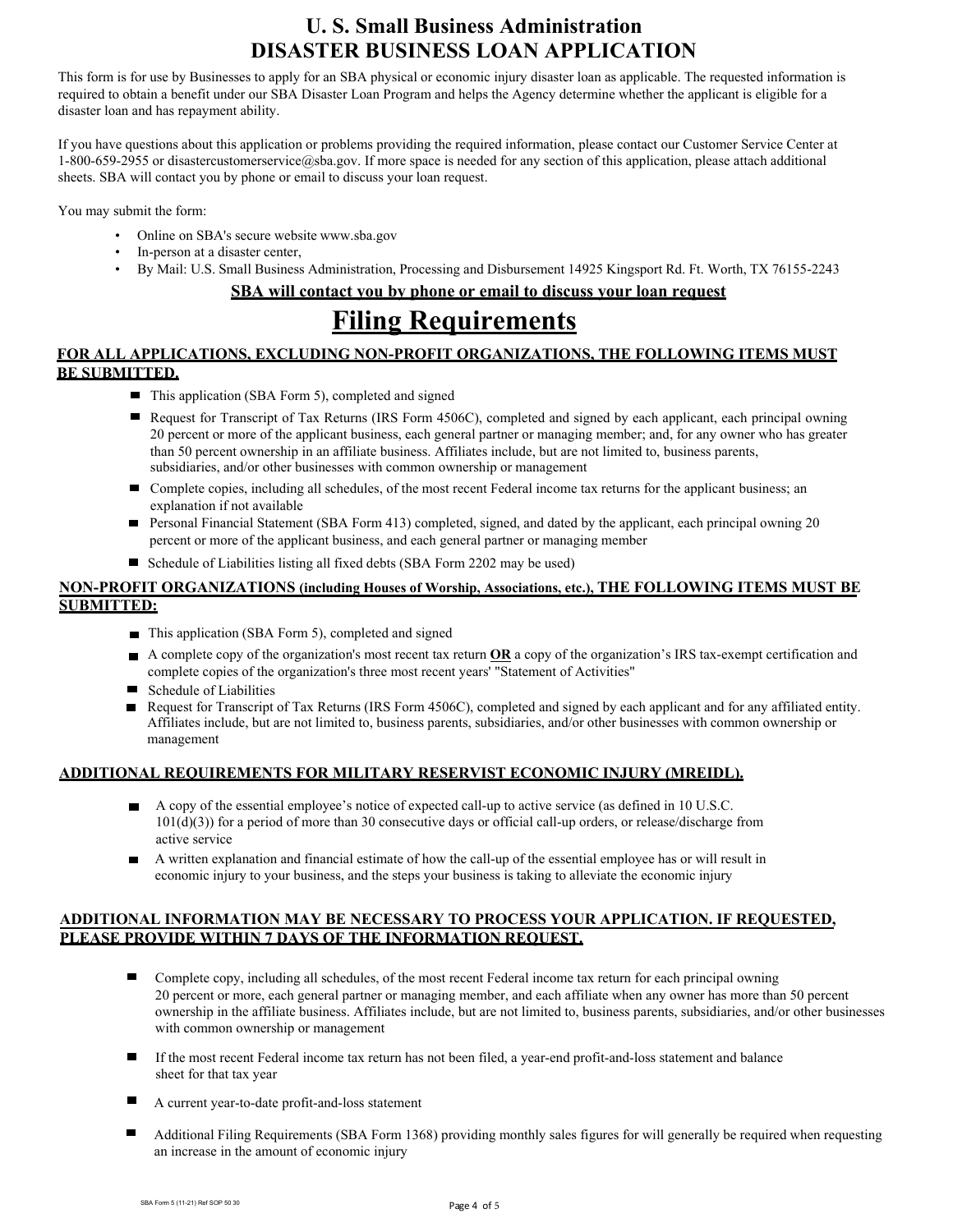## NOTE: PLEASE READ, DETACH AND KEEP FOR YOUR RECORDS STATEMENTS REQUIRED BY LAWS AND EXECUTIVE ORDERS

To comply with legislation passed by the Congress and Executive Orders issued by the President, Federal executive agencies, including the Small Business Administration (SBA), must notify you of certain information. You can find the regulations and policies implementing these laws and Executive Orders in Title 13, Code of Federal Regulations (CFR), Chapter 1, or our Standard Operating Procedures(SOPs). In order to provide the required notices, the following is a brief summary of the various laws and Executive Orders that affect SBA's Disaster Loan Programs. A glossary of terms can be found at Disasterloanassistance.sba.gov.

#### FREEDOM OF INFORMATION ACT (5 U.S.C. 552)

This law provides, with some exceptions, that we must make records or portions of records contained in our files available to persons requesting them. This generally includes aggregate statistical information on our disaster loan programs and other information such as names of borrowers (and their officers, directors, stockholders or partners), loan amounts at maturity, the collateral pledged, and the general purpose of loans. We do not routinely make available to third parties your proprietary data without first notifying you, required by Executive Order 12600, or confidential business information, information that would cause competitive harm, or information that would constitute a clearly unwarranted invasion of personal privacy.

For information about the FOIA, contact the Chief, FOI/PA Office, 409 3rd Street, SW, Suite 5900, Washington, DC 20416, or by e-mail at [foia@sba.gov.](mailto:foia@sba.gov)

#### PRIVACY ACT (5 U.S.C. 552a)

Anyone can request to see or get copies of any personal information that we have in your file. Any personal information in your file that is retrieved by individual identifiers, such as name or social security number, is protected by the Privacy Act, which means requests for information about you may be denied unless we have your written permission to release the information to the requester or unless the information is subject to disclosure under the Freedom of Information Act. The Agreements and Certifications section of this form contains written permission for us to disclose the information resulting from this collection to state, local or private disaster relief services.

The Privacy Act authorizes SBA to make certain "routine uses" of information protected by that Act. One such routine use for SBA's loan system of records is that when this information indicates a violation or potential violation of law, whether civil, criminal, or administrative in nature, SBA may refer it to the appropriate agency, whether Federal, State, local or foreign, charged with responsibility for or otherwise involved in investigation, prosecution, enforcement or prevention of such violations. Another routine use of personal information is to assist in obtaining credit bureau reports, on the Disaster Loan Applicants and guarantors for purposes of originating, servicing, and liquidating Disaster loans. See, 69 F.R. 58598, 58616 (and as amended from time to time) for additional background and other routine uses.

Under the provisions of the Privacy Act, you are not required to provide social security numbers. (But see the information under Debt Collection Act below). In addition to the reasons described below, we use social security numbers to distinguish between people with a similar or the same name for credit decisions and for debt collection purposes. Failure to provide this number may not affect any right, benefit, or privilege to which you are entitled by law, but having the number makes it easier for us to more accurately identify to whom adverse credit information applies and to keep accurate loan records.

Note: Any person concerned with the collection, use and disclosure of information, under the Privacy Act may contact the Chief, FOI/ PA Office, 409 3rd Street, SW, Suite 5900, Washington, DC 20416 or by e-mail a[t foia@sba.gov](mailto:foia@sba.gov) for information about the Agency's procedures relating to the Privacy Act and the Freedom of Information Act.

#### DEBT COLLECTION ACT OF 1982 (5 U.S.C. 5514 note); DEBT COLLECTION IMPROVEMENT ACT OF 1996, as amended (31 U.S.C. 3701 et seq.)

These laws require us to aggressively collect any delinquent loan payments and/or to require you to give your taxpayer identification number to us when you apply for a loan (31 U.S.C. 7701). If you receive a loan and do not make payments when they become due, we may take one or more of the following actions (this list may not be exhaustive):

- \*Report the delinquency to credit reporting bureaus.
- \*Offset your income tax refunds or other amounts due to you from the Federal Government.
- \*Refer the account to a private collection agency or other agency operating a debt collection center.
- \*Suspend or debar you from doing business with the Federal Government.
- \*Refer your loan to the Department of Justice.
- \*Foreclose on collateral or take other actions permitted in the loan instruments.
- \*Garnish wages.
- \*Sell the debt.
- \*Litigate or foreclose.